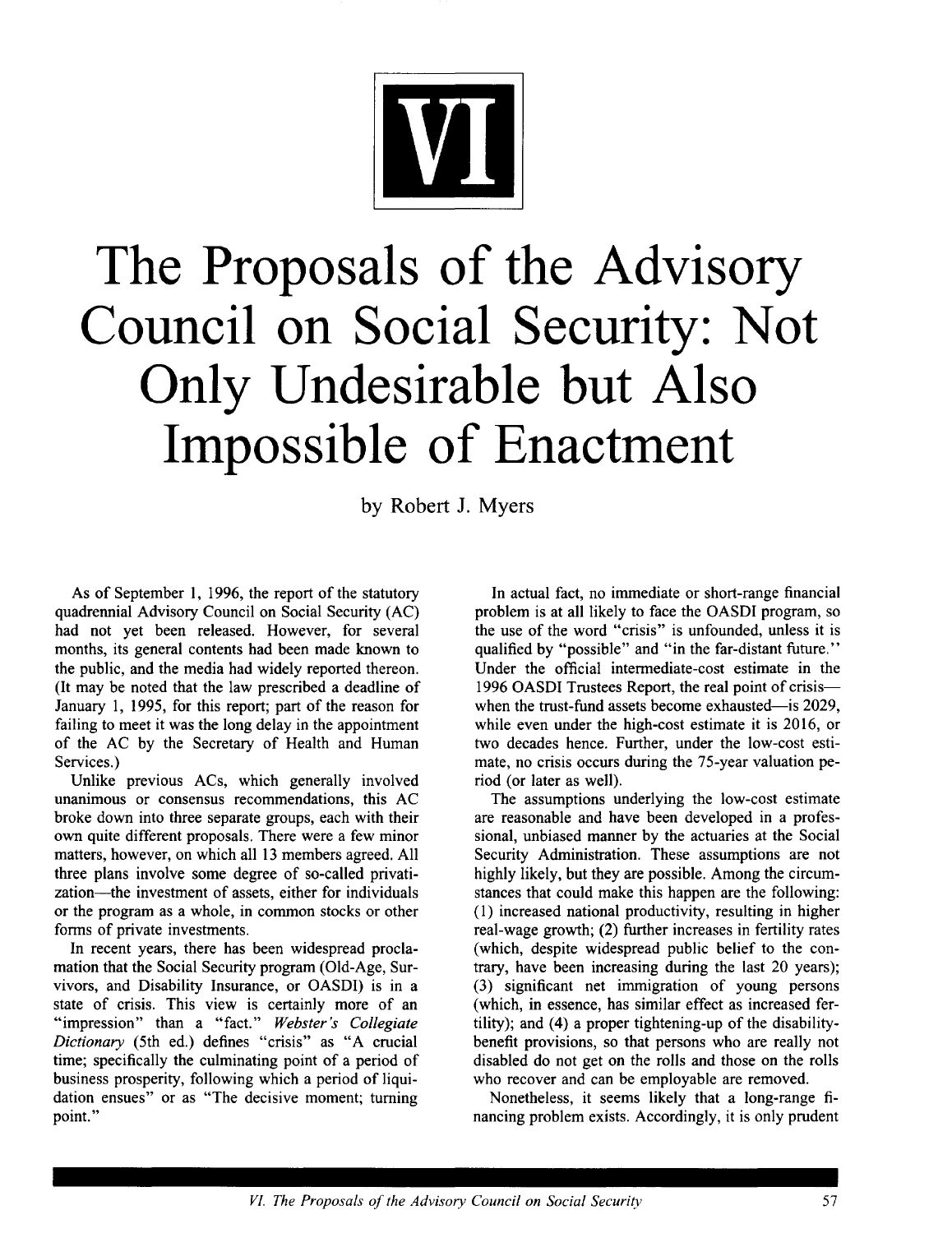to take corrective action soon--but of a gradual, deferred nature, not one that is abrupt and radical. Among other things, such action should help to restore public confidence in the OASDI program. And, if the actual future experience turns out more favorably than now estimated in the intermediate-cost estimate, changes of a liberalizing nature (for example, lowering, or preventing any scheduled increase in, the contribution rate or the full-benefits retirement age) can easily be done.

This paper will first discuss the underlying nature of the OASDI program and its current financial status and will then discuss certain widespread, but erroneous, views of certain aspects of the program. Then various proposed solutions of the long-range financing problems will be described and critiqued with special emphasis on the several AC alternatives, along with my preferred solution. It is important to note that there is one "dirty little secret" about the AC proposalsactually, a gigantic one—that is rarely mentioned: namely, that all of them are impossible of enactment, for general-budget reasons (as will be brought out later).

#### **The Nature of the OASDI Program**

OASDI is a social insurance program that has many more similarities to group benefit plans established by private employers than to individual insurance and savings plans. In the latter, individual equity must reign supreme. In employer group plans and social insurance, there is usually—and desirably—a mixture of individual equity and social adequacy. It is for this reason that I believe that OASDI should provide only a reasonable, universal floor of economic security protection and that the vast majority of people should build on top of it through employer pensions, private savings, and home ownership.

## **Current Financial Status of OASDI**

In mid-1996 the assets of the OASDI trust funds amounted to about \$545 billion. This was more than \$100 billion in excess of what they were then estimated to be at that time when the 1983 amendments were enacted. The excess of income over outgo in 1996 will probably be about \$70 billion. This annual excess is estimated (according to the intermediate-cost estimate) to increase to about \$140 billion in 2010 and then decrease slowly until 2019, when income and outgo will be approximately equal and the fund balance will be about \$2.9 trillion. Thereafter, outgo is estimated to exceed income, and the fund balance decreases until being exhausted in 2029.

Another measure of long-range actuarial status is the "actuarial balance." If this is zero, it means that, according to the particular estimate, income will exactly meet outgo over the 75-year valuation period, and the final balance at the end of the period will equal the next year's outgo. A negative actual balance, expressed as a percentage of taxable payroll, is the required level increase in the combined employer-employee contribution rate that is needed to bring the program into actuarial balance. According to the intermediate-cost estimate in the 1996 OASDI Trustees Report, the negative actuarial balance is 2.19% (or about a 1.1% increase in the tax rate for both employers and employees—hardly an "unbearable fiscal burden").

### **Have the Trust Funds' Monies Been Stolen?**

Many people assert that the current approximately \$550 billion of investments in the OASDI trust funds are not really there for the benefit of future beneficiaries, because they have been "stolen" and "spent for other government activities." The latter is true, just as it is for newly issued government bonds that are bought by the general public---or, for that matter, by the bonds sold by corporations or the deposits in savings banks (which are "spent" by being loaned to other persons). So, the monies have been spent, but not stolen. And, if the trust funds had not had the monies to loan to the Treasury, the latter would have had to have borrowed them from the general public.

#### Are the Trust-Fund Investments "Worthless IOUs"?

Certainly, like any other bonds, those held by the trust funds are IOUs. But they are no more "worthless" than similar securities held by the general public, and they are part of the recorded national debt.

Some people allege that they are worthless because they are not marketable (although the trust funds can hold marketable issues---and have done so, to a small extent, years ago-they do not do so now because the large monthly redemptions to pay benefits would disrupt the government bond market). However, the trustfund bonds are redeemable at par (plus accrued interest)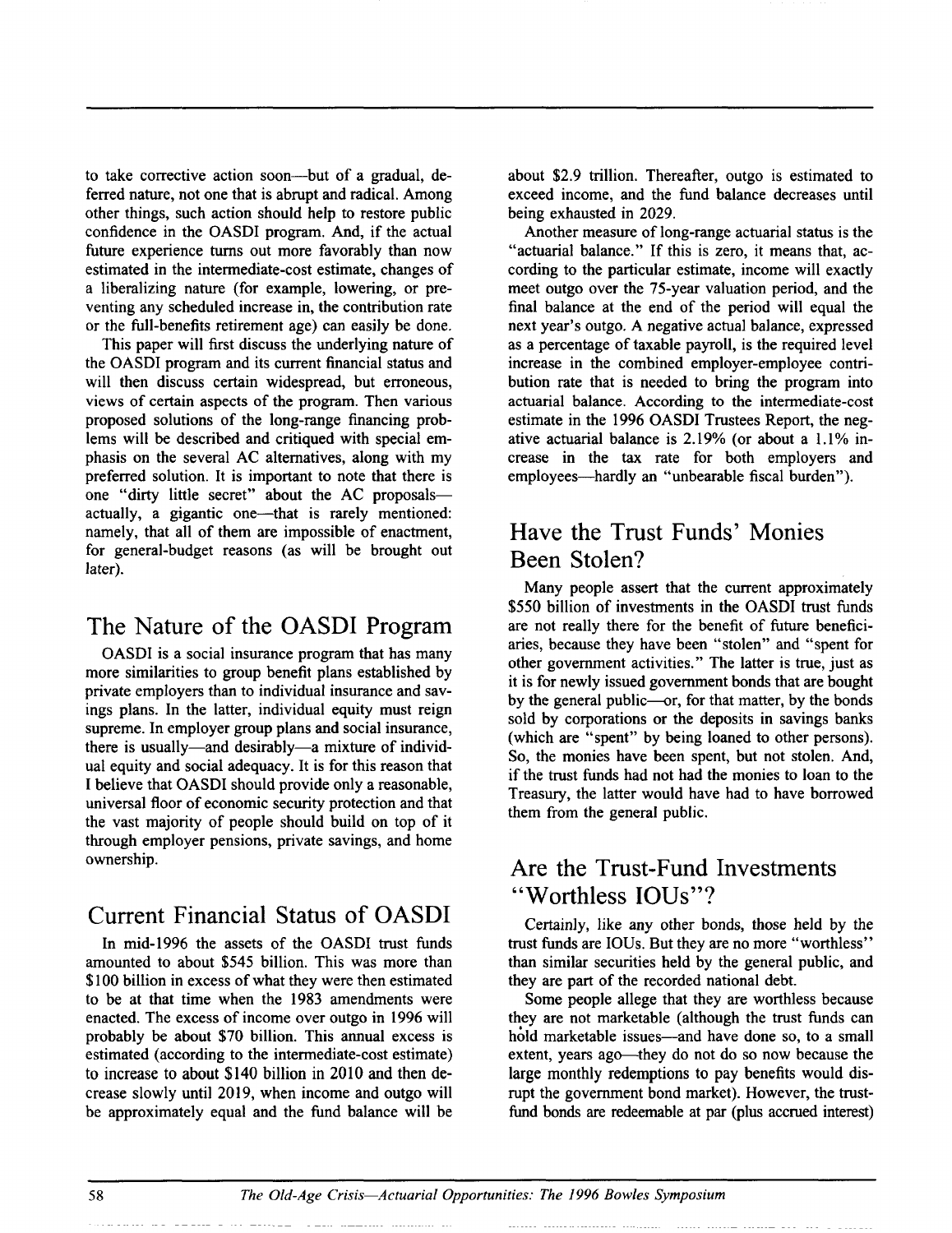on demand, and this occurs every month. This feature can be advantageous at times (when the bond market is low)—and vice versa. The special-issue securities held by the trust funds bear an equitable long-term interest rate (for current issues, about 7.0%).

The fact that the trust funds' securities are not marketable is not really relevant, because many public issues (such as the Series E ones) are similarly not marketable, although redeemable on demand.

## **The Ever-Decreasing Ratio of Workers to Beneficiaries Is Unsupportable**

Some critics point out that the ratio of workers contributing to the OASDI program to the number of beneficiaries (not only old-age and disability retirees, but also their spouses, children, and survivors) has been decreasing steadily over the years and is estimated to continue to do so in the future. They then conclude that OASDI is really a Ponzi scheme and is unsupportable over the long run.

In fact, such a ratio of workers to beneficiaries was about 360 to 1 at the end of 1940 (and infinity to 1 at the end of 1939), 42 to 1 in mid-1945, 16 to 1 in 1950, 5.1 to 1 in 1960, 3.7 to 1 in 1970, 3.2 to 1 in 1980, and 3.3 to 1 in 1995. According to the intermediatecost estimate, it will fall to 3.1 to 1 in 2010 and then to 2.0 in 2030 and thereafter (actually, decreasing slowly to 1.8 to 1 in 2070). But this trend, in general, is no great surprise. It was always known that, as in any pension plan that gives credit (directly or indirectly) for service before the inception of the plan, such a trend would occur over time. Moreover, in the future, such a trend would be leveled off at a higher ratio if the unreduced-benefits retirement age is increased (that is, the definition of "retirement age" is dynamic in the face of increasing longevity).

## **Relevance of the Money's Worth Concept**

Currently, many younger persons, especially higherpaid ones, are concerned that they do not get their money's worth from their OASDI contributions (especially when their employer's share is considered). In other words, they believe that they could do much better by investing the money themselves. This is almost

certainly the case, especially if the employer contribution is considered to be individually allocable to each employee. But this is not done in most private benefit plans, where each employee does *not* get benefits exactly equal to the *average* employer contribution rate (for example, defined-benefit pension plans or maternity-benefit plans for only the female workers). The same is even more true with school taxes as between those who have children, those who will have no more children, and those who never have children.

In the same way, the OASDI program involves a broad sharing of the economic risks among the lowpaid and the high-paid, among those with eligible dependents, and among those who were near retirement age when the program began and those in it for their entire working lifetimes.

Further, it should be kept in mind that those near retirement age when they were first covered, who thus received large "actuarial bargains" when the program is considered "in a vacuum," often supported their own aged parents, directly or indirectly, from their own pocketbooks. Because of OASDI, this situation will be much less frequently the case now or in the future.

## **Recommendations of the Advisory Council**

The three sets of AC proposals differ basically as to how much of a change would be made in the present OASDI program. These sets will be designated as "traditional," "intermediate," and "extensive." There was, however, agreement on a few matters, such as compulsory coverage of all newly hired state and local government employees and income taxation of benefits in the same manner as private pensions (the present procedure being an approximation thereto, but being on the low side for some beneficiaries). The AC also expressed support for automatic cost-of-living adjustments for benefits and for early action to eliminate the estimated long-range actuarial deficit under the intermediate estimate. Further, the AC expressed disapproval of means testing that would condition benefit receipt on whether substantial other retirement income is received.

All three sets of proposals involve, to a greater or lesser extent, investment in the private-securities markets of some of the monies that would otherwise go into the trust funds, probably substantially in equities. Such a procedure has the drawbacks of investment risk and higher administrative expenses. More importantly,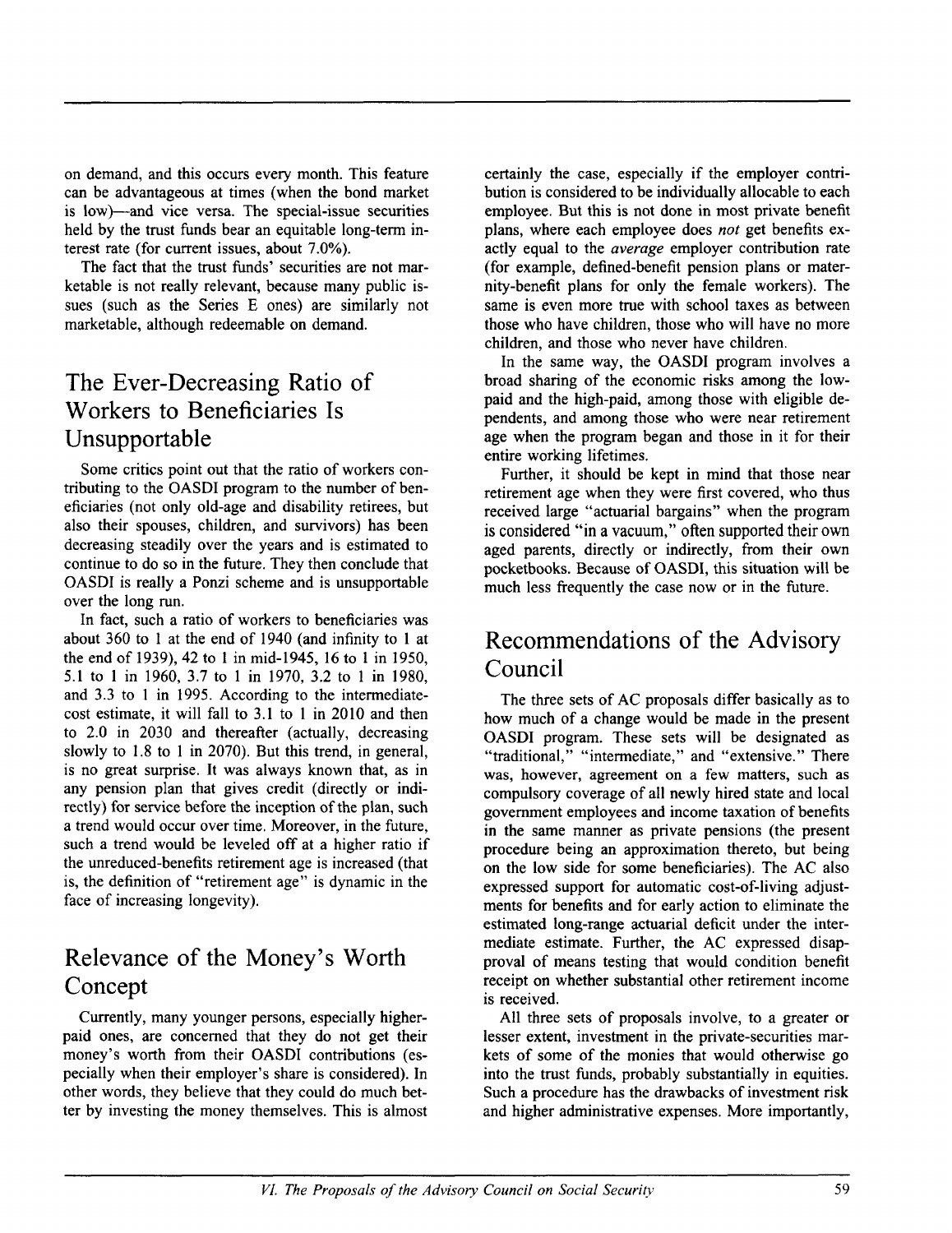from a practical, political standpoint, it makes the proposals impossible of enactment, because all of them would result in significant increases (\$25-150 billion per year, depending upon the specific proposal) in the general-budget deficit, whereas all parties are strongly intent on decreasing the deficit, not increasing it. Further, there is the question as to who will buy the government securities that the trust funds would otherwise have bought, and then what will be the effect on interest rates and general investment markets.

The "traditional" set of proposals includes (1) increasing the number of computation years for retirement benefits from 35 to 38 years, (2) increasing the contribution rate by 0.8% for both the employer and employee, beginning in 2045, and (3) investing a portion of the trust-fund assets in a passive equity index fund, beginning in 2000 at \$25 billion until a maximum of 40% was so invested. The increase in the computation years is undesirable, because it adversely affects women workers, who often do not have continuous participation in the paid labor market. The investment in equities involves the risk of adverse market fluctuation, and the possibility that "opening the door" in this way will lead to future changes such that indexing will not be followed. Concerns are that politics will enter into the process, and even that "socialism by the back-door method" will result with such massive sums ultimately being available.

The "intermediate" set of proposals includes, in the benefit area, (1) reducing benefits for high-earning persons, (2) reducing spousal benefits, but increasing survivor benefits for two-earner couples, and (3) increasing the "full-benefits" retirement age as under present law to age 66 for those who attain such age in 2009, then continuing to increase it to age 67 for those who attain such age in 2016, and thereafter indexing it to increases in longevity. The reduction in benefits for high earners will make the discontent as to money's worth even greater. The other two changes have their good features, especially that as to the retirement age.

The key feature of the "intermediate" set is the establishment of individual accounts within the OASDI program, perhaps with separate trust funds from the existing two funds, to be funded with an additional employee contribution rate of 1.6%. Individuals could choose between a limited number of types of indexed funds (modeled after the existing thrift plan for federal employees). Upon retirement, the accumulation would be converted to indexed annuities, although this is much easier said than done, as is also the matter of what happens in cases of death before retirement. There is also the problem that for many millions of persons the 1.6% contribution rate will produce only small amounts, received sporadically, and the administrative expenses will consume much of the contributions, especially considering that the investment records must be continuously updated and the developing experience passed on to the participants regularly. Conversely, under OASDI as it now is, small amounts of earnings are merely left unchanged in the records over the years.

The "extensive" set of proposals includes, in the benefits area, (1) the same changes, in general, in spousal benefits and the "full-benefits" retirement age as in the "intermediate" set although, as to "full-benefits" retirement age, achieved in a slightly different way, (2) increasing the "early" retirement age to 65, and (3) drastically altering, but in a phased-in manner for those now under age 55 until fully so for those now age 25 or under, the benefit-amount structure. The altered benefit structure, in the ultimate condition, would be a basic flat primary amount that would be about \$410 per month in 1995 dollars and would rise in the future in accordance with changes in earnings levels.

The key feature of the "extensive" set is the establishment of individual accounts within the private sector, such as with mutual funds, to be financed by reducing the employee OASDI contribution rate by 5.0% and requiring such amounts to go into individual accounts. To finance the transition and maintain current benefits for those now aged 55 and over, a so-called "temporary" increase in the employer-employee tax rate of 1.52% would be imposed for the next 70 years, and there would also be "temporary" borrowing from the general Treasury, to be gradually repaid in future years.

Individuals could withdraw amounts from their individual accounts beginning at age 62, but by no more than would reduce their investment income therefrom to below the poverty level (again, easier said than done in actual practice with varying investment returns).

From a benefit standpoint, several problems arise under the "extensive" plan. First, no coordination in benefit level exists as between young-survivor and disability benefits and retirement benefits. Second, it is likely that low-earning individuals would receive smaller benefits than under present law. Third, the many choices available and the significantly different benefit results would be very confusing to many participants.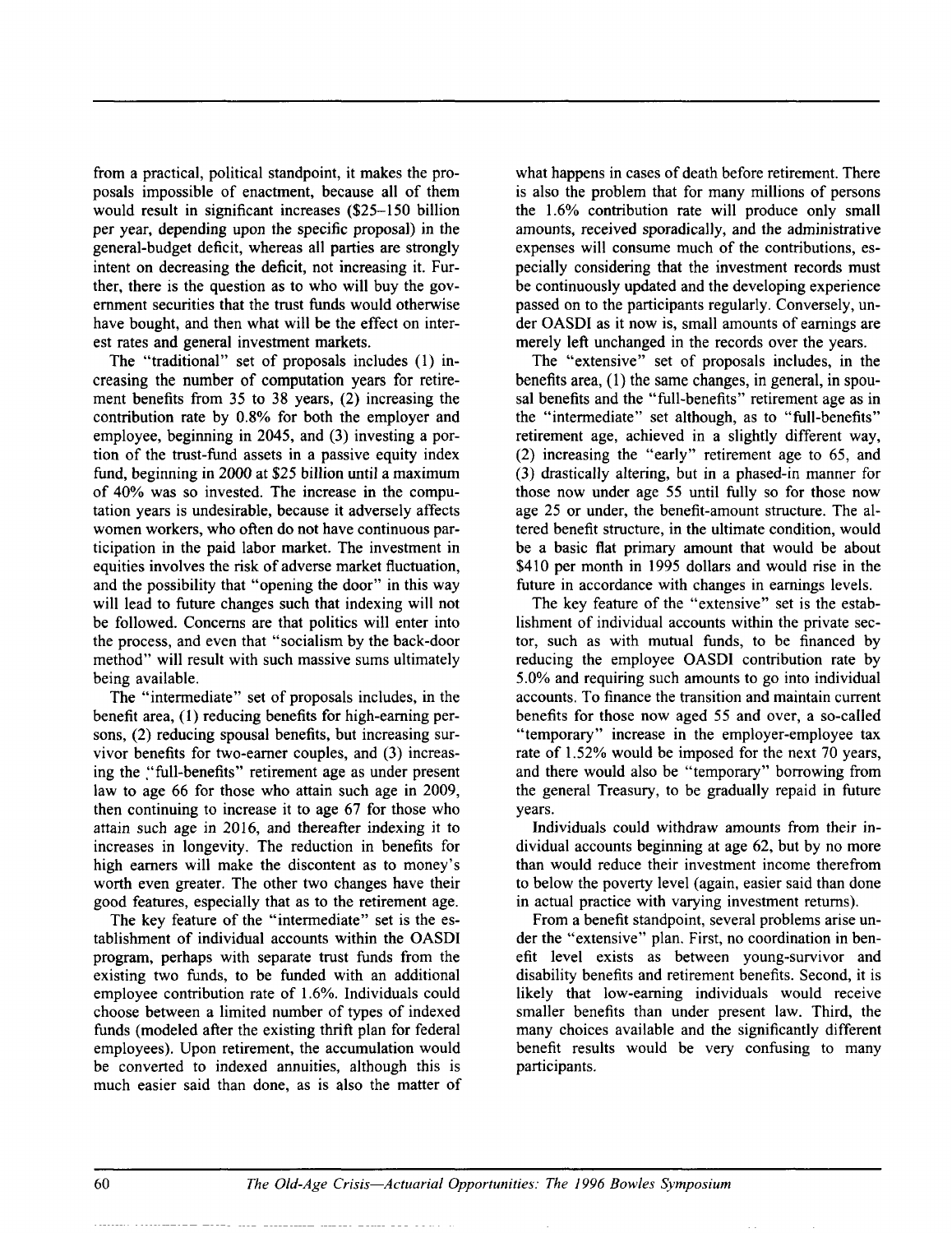From the standpoint of whether the "extensive" plan could be politically enactable, there are what would seem to be overwhelming difficulties. First and foremost, the general-budget deficit would be enormously increased, by as much as \$150 billion per year starting immediately. Second, both employer and employee total taxes (including, for employees, the amounts going to the individual accounts) would be increased, although the employees might not be too concerned, because the OASDI tax alone would be lower, and what goes to the individual accounts is "theirs." Third, the national debt would be increased (unlike under the other two sets of AC proposals).

#### **My Recommendations**

The traditional approach of solving financing problems for the OASDI program, which has been successfully used in the past, would both slightly reduce benefit outgo and increase contribution income--both in a deferred, gradual manner.

The major changes would be to increase the "fullbenefit" retirement age (now 65) beginning in 2003 just as in present law (at the same annual rate of increase), but extend it to age 70 in 2037 (instead of age 67 in 2027), and to increase the employer and employee contribution rate by 1/4% each in 2015 and then again in 2020, 2025, and 2030 (a total rise of 1% each). Considering the almost certain increase in real wages in the future, such tax-rate increases would be scarcely noticeable, and certainly easily affordable. In addition, all newly hired state and local government employees who would not be covered under present law (about 25%) should be compulsorily covered, as was done for federal workers in the 1983 Act, and all benefits should be made subject to federal income tax—although not necessarily taxed--in exactly the same manner as is now done for private pensions.

The foregoing changes would restore the long-range actuarial balance of the program under the intermediate estimate. They would also result in a more favorable fiscal picture for years following the valuation period.

In addition, a compulsory individual-accounts program should be legislated on top of the revised, strengthened OASDI program. The contribution rate therefor, payable solely by the employee, should be 2% of covered earnings but with provision for noncoverage—that is, return of contributions—for low earners, because the administrative expenses for the individual accounts in such cases would consume too much of the contributions to make this procedure worthwhile.

### **Discussion by Krzysztof M. Ostaszewski**

Motto:

"The First Law of Economists: For every economist, there exists an equal and opposite economist," World Wide Web site Jokes about Economists.

#### *There Is a Crisis!*

The report of the statutory quadrennial Advisory Council on Social Security (AC) has been awaited for a very long time, and at this point we still have only substantial leaks about its content, but no official substance. Many political decision makers now admit financing problems in both the Social Security and Medicare systems, although it is often stated, notably by the Honorable Tom Daschle with respect to Medicare, that financing problems did exist before, and that small changes, gradual reforms, were always sufficient to put social insurance in balance, and they will be just as good now.

Mr. Myers begins his analysis by pointing out that the current AC's recommendations differ dramatically from the historical norm. First, there is no consensus as to the desired course of action. Second, the proposals suggest significant structural changes in the Social Security system. Mr. Myers continues to analyze those proposals and finds them all undesirable, for quite significant reasons. I believe that Mr. Myers's work constitutes a significant contribution to the current debate and indeed should be required reading for the AC.

However, I find myself in a very significant disagreement with Mr. Myers's central premise, that there is no cause for alarm. If there is no crisis, why did it take so long to produce the report? Why are we having such large problems during a period of economic growth? Indeed, social insurance systems in the United States have reached a long-term actuarial deficit of at least twice the size of both the national debt and the structural budget deficits.

I believe many answers could be found in better understanding of social insurance. It is often suggested that social insurance is unrelated to the national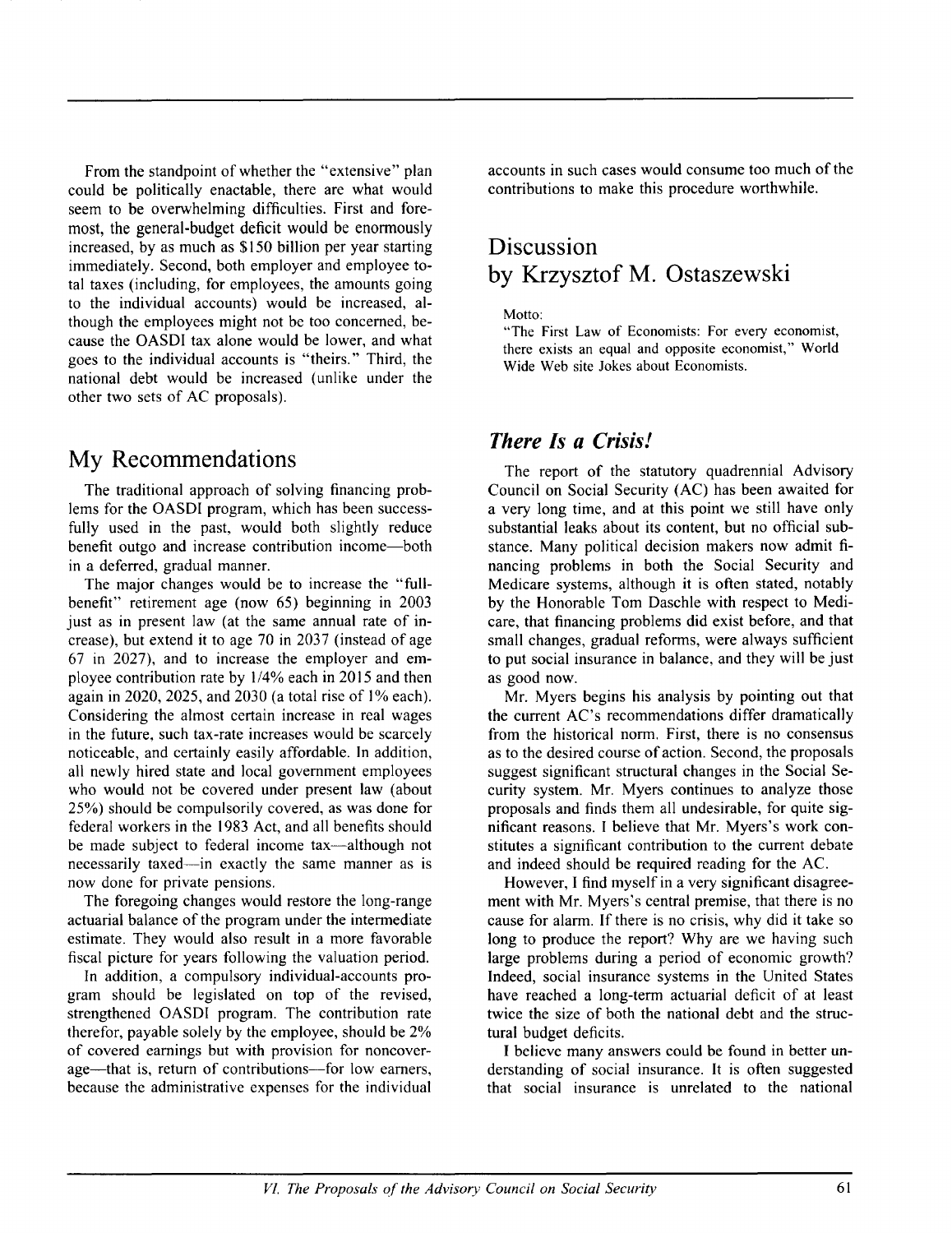economy, or fiscal policies, or government debt. In fact, social insurance is economically analogous to a government debt-rollover strategy.

Kotlikoff (1992) points out that social security is equivalent to the following:

- Initial beneficiaries generation receiving welfare transfer payments
- Government issuing bonds in return for payroll tax contributions
- Benefits termed "contributions plus interest"
- Special tax/transfer payment instituted for beneficiaries in order to achieve the prescribed benefit levels.

One can easily observe that the accrued liabilities of a pay-as-you-go (PAYGO) system are economically equivalent to issued marketable government bonds. Either one is basically a forward commitment to collect taxes.

Note that inclusion of benefit accrual in government accounting of debt would have significant accounting consequences. The budget deficit figure actually would have been increased by the excess of the social insurance benefit accrual over the benefit release to produce a result consistent with the way all government expenditures are counted. Note that no other position in the government accounting system except for social insurance nets future yet uncollected taxes against future yet unpaid benefits. If viewed as other government activities, all social insurance tax receipts would be counted as new bond issuance, and all benefit payments as principal and interest payments on national debt.

The national debt has been sufficiently studied by economists to point out several of its consequences:

- Debt-generated government expenditures distort prices; in the case of social insurance, they result in the tremendous increase in consumption by the elderly, and some increase in consumption by the poor
- Government debt crowds out private capital
- There is a possibility of a "hard landing" if investors abruptly stop purchasing government bonds; this was the case, for example, in Sweden and Russia in 1991 and Mexico in 1994.

Given the long-term imbalance of social insurance, and the speed with which the situation has deteriorated in the last four years of economic expansion, we cannot possibly claim that things are basically as they used to be and that only minor adjustments are needed unless we intend to wait for a hard landing to occur. Furthermore, as early as 1998, the combined OASDHI will experience negative cash flow, which will require cash from the federal budget. We are not talking bonds or accounting entries here, but real cash. On a cash-flow basis, the combined social insurance system will be insolvent in 1998. If a recession develops in 1997, the hard landing will probably come in 1998. In Sweden it resulted in overnight lending rate reaching 500%, as the government scrambled to get funds, and a drop in the currency value of 10% in one day. If we allow this to happen, it is quite possible that we will price poor Americans permanently out of the market for purchases of foreign goods. We will have permanent long-term effects, such as very high real interest rates, and very high real cuts in social insurance and social assistance benefits. All these suggestions are not purely hypothetical: they represent events that have already happened in economies that have gone through hard landings (Sweden, Mexico, Russia). There is a real crisis in social insurance.

But there is no political crisis in social insurance. In fact, politicians favoring reforms of social insurance appeared doomed in the upcoming election season. On the other hand, the most successful political campaigns appear to be based on the defense of status quo in social insurance, no matter how impossible fiscally and economically.

Mr. Myers quotes *Webster's* definition of "crisis." I am struck by the adequacy of the concept to our current situation. Mr. Myers is apparently not. I can refer only to the moment of negative cash flow of social insurance, coming soon to the government near you.

#### *Privatization ?*

Mr. Myers states that all proposals of the AC contain some degree of privatization. This is highly inaccurate. Privatization refers to transferring economic functions from government bodies to the private sector. Privatization took hold worldwide in the 1980s and 1990s, as the world has learned that private markets deliver far superior economic performance than government economic activities do.

Nowhere in economic literature is it stated that government expansion of economic activities is "privatization." In fact, such expansion is normally termed "nationalization." The language of the social insurance debate has truly reached an Orwellian scale, as the proposal to expand the government authority to invest OASDI funds to include private securities, that is, a clear expansion of government's economic functions, is now termed "privatization." But we do live in a rapidly changing world, and in Russia, for example, transfer of political functions from the government to the private sector is also sometimes termed